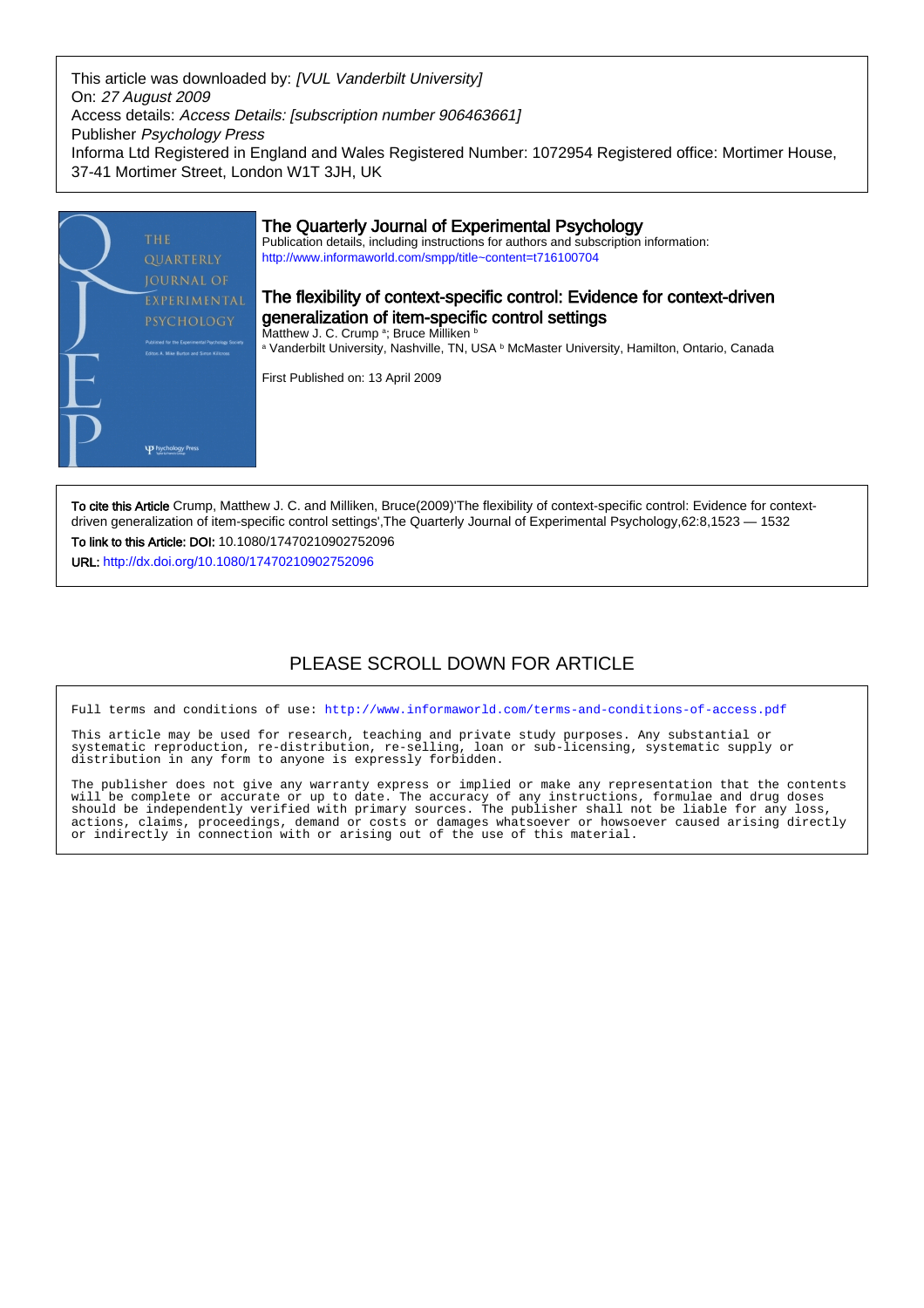## Short article

# The flexibility of context-specific control: Evidence for context-driven generalization of item-specific control settings

Matthew J. C. Crump Vanderbilt University, Nashville, TN, USA

Bruce Milliken McMaster University, Hamilton, Ontario, Canada

In two experiments we address an ongoing debate concerning the processes driving context-driven modulations to the Stroop effect (Crump, Gong, & Milliken, 2006). In particular, we demonstrate that context-driven processes can modulate the size of the Stroop effect for frequency-unbiased item types. We also clarify the role of item frequency in producing context-driven modulations to the Stroop effect. Taken together, our results provide unambiguous support for the claim that contextual processing can impart fast and flexible control over the operation of selective attention processes during online performance.

Keywords: Stroop; Cognitive control; Contextual cueing; Generalization; Attention.

Performance in everyday life requires flexible and dynamic responses to negotiate rapidly changing task demands. From mundane activities like walking down a crowded street, or driving home from work, to exciting displays of skill in sport, dance, and music, people display a remarkable ability to exert control over fluctuating and uncertain demands. Although casual observation confirms that people are capable of controlling

performance in a fast and flexible manner, the processes mediating fast and flexible control are not well understood.

Recently, some progress has been made in the study of processes that afford fast and flexible control over performance. In particular, several researchers have posited an important role for contextual cues dynamically modulating selective attention processes during online performance

Correspondence should be addressed to Matthew J. C. Crump, Department of Psychology, Vanderbilt University, Nashville, TN 37203, USA. E-mail: matt.crump@vanderbilt.edu

This research was supported by a Natural Sciences and Engineering Research Council of Canada Graduate Scholarship to M. J. C. C. and a research grant from the Natural Sciences and Engineering Research Council of Canada to B. M. This research was carried out as part of Matthew Crump's doctoral studies.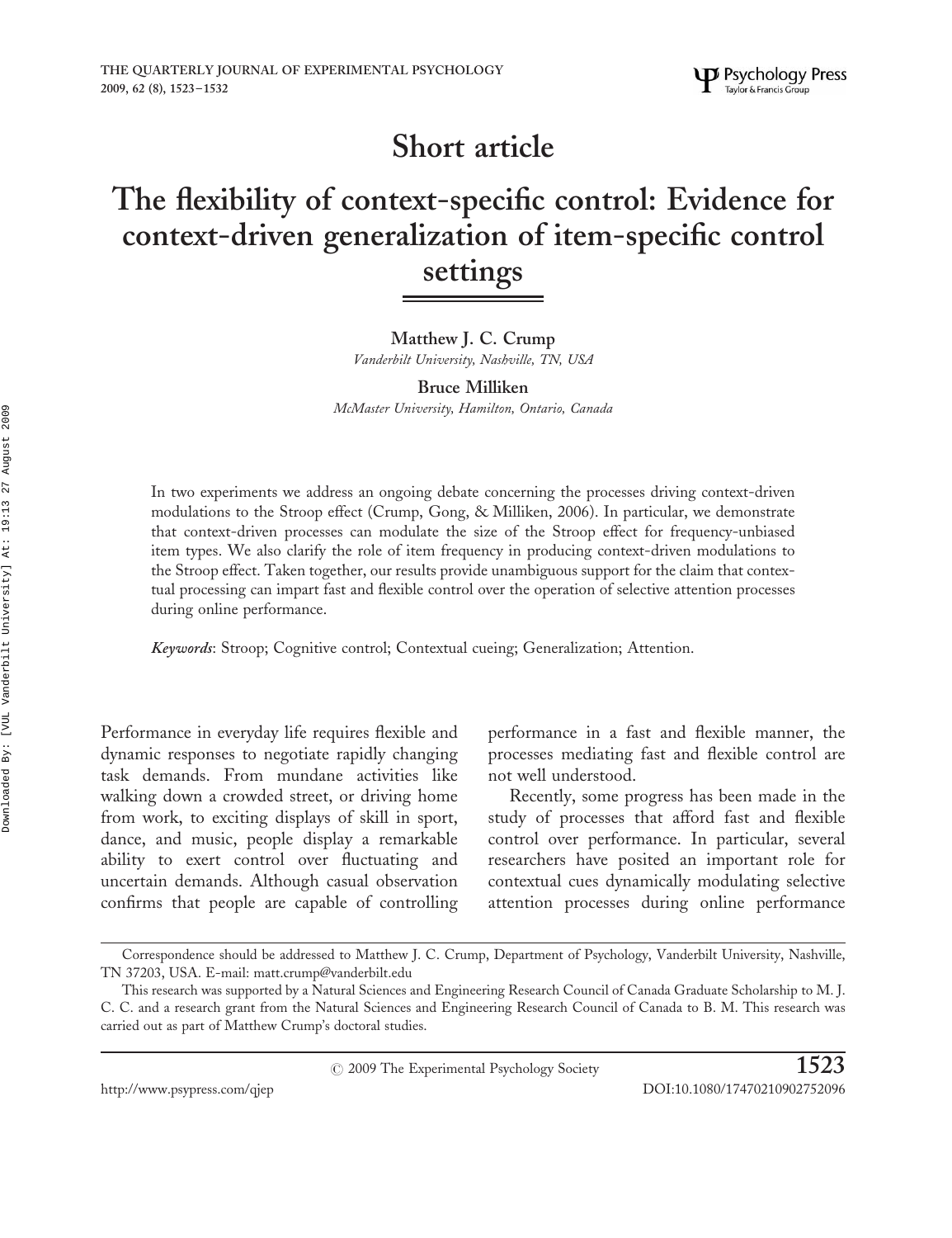(for a review, see Egner, 2008). The purpose of the current set of experiments is to follow up on recent research in the Stroop domain (Crump, Gong, & Milliken, 2006; Crump, Vaquero, & Milliken, 2008; Jacoby, Lindsay, & Hessels, 2003) demonstrating that Stroop interference (ink-colour identification proceeds faster for congruent items—red in RED—than for incongruent items—red in BLUE; Stroop, 1935) can be modulated online, in response to the location context in which an item appears. Our goal is to provide unambiguous evidence that our previous contextual control findings reflect online context-driven modulations to selective attention processes and cannot be explained by more simple event-learning processes (e.g., Logan, 1988).

Crump et al. (2006) employed what they called a context-specific proportion congruent (CSPC) manipulation. Participants were presented with a colour word prime at fixation, followed by a to-be-named colour patch probe that appeared in a randomized fashion above or below fixation. Probes presented in one location were more likely (75%) to be congruent than probes presented in the other location (25%). It is important to note that because probe location was randomized from trial to trial, participants were unable to accurately predict whether a probe belonged to the high-proportion-congruent or low-proportion-congruent condition until probe onset. Despite participants' inability to prepare for likelihood of probe congruency, Stroop effects were larger in the highproportion-congruent location context than in the low-proportion-congruent location context, an effect referred to by Crump et al. as a context-specific proportion congruent (CSPC) Stroop effect.

The current experiments aimed to clarify the nature of processes mediating the CSPC Stroop effect.<sup>1</sup> Following Jacoby et al. (2003), Crump et al. (2006) suggested that the CSPC Stroop effect could reflect rapid, context-driven modulations to selective attention processes controlling

Stroop performance. On this view, each location context became associated with location-specific attention settings controlling selection of colour and word dimensions. For example, in the highproportion-congruent location the word dimension usually predicted the appropriate colour response. According to the context-driven modulation view, the selective attention parameters for processing colour and word information in this location were biased to select word information, and this bias resulted in a larger Stroop effect. In contrast, in the low-proportion-congruent location the selective attention parameters for processing colour and word information were biased against selecting word information, and this bias resulted in a smaller Stroop effect. The contextdriven modulation view of the CSPC Stroop effect is particularly interesting because it implies that a contextual cue can impart rapid online shifts in how attention selects incoming information during task performance.

The purpose of the current experiments was to directly address an alternative explanation of the CSPC Stroop effect that does not require assumptions about modulations to selective attention processes. In particular, Crump et al. (2006) acknowledged that the CSPC Stroop effect could be entirely explained by a simple learning process sensitive to the frequency of particular events (e.g., Logan, 1988). To elaborate, in Crump et al.'s experiments, particular word/location/ colour events appeared more frequently than others. In the high-proportion-congruent location each congruent item was presented more frequently than each incongruent item, whereas in the low-proportion-congruent location each congruent and incongruent item was presented equally frequently. As a result, changes to the size of the Stroop effect in each proportion congruent location context could have been driven by different amounts of experience with particular item types. Considering this possibility, we acknowledged that the CSPC Stroop may not

<sup>&</sup>lt;sup>1</sup> For a more comprehensive introduction to the kinds of processes potentially mediating the CSPC Stroop effect, and other proportion congruent effects, please refer to the introduction section contained in Crump, Vaquero, and Milliken (2008).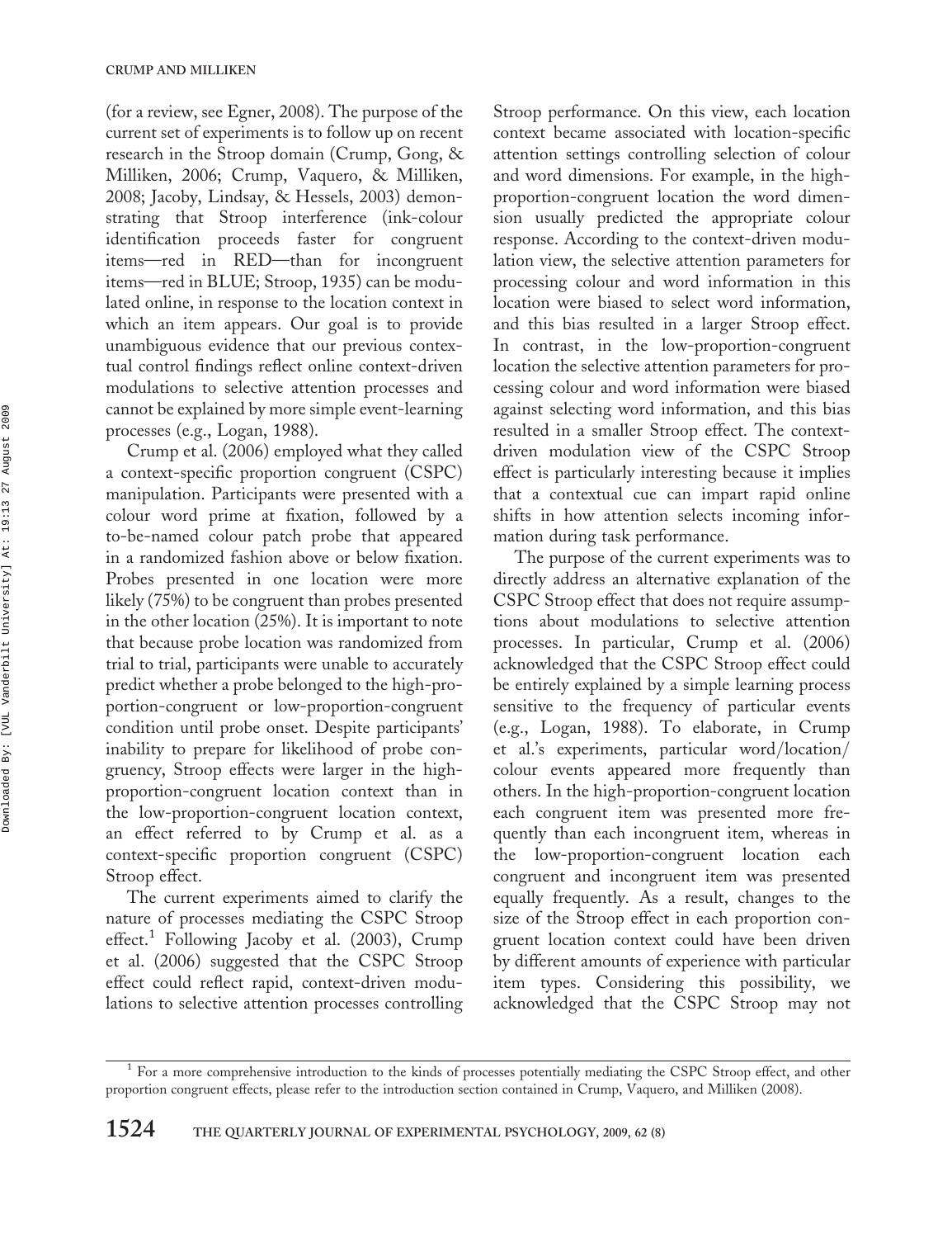reflect context-driven modulation of the attention processes controlling Stroop interference per se, but could instead reflect the joint and additive influences of Stroop interference on the one hand and a learning process sensitive to the frequency of particular word/location/colour events on the other hand. Indeed, there has been some speculation that item-specific proportion congruent effects (Jacoby et al., 2003), which are similar to CSPC Stroop effects, can be entirely explained by a simple stimulus/response learning process (Schmidt & Besner, 2008) and do not reflect item-specific modulations to attention processes.

The current experiments provide a definitive resolution to the possibility that CSPC Stroop effects are driven entirely by event-learning processes. Across two experiments we demonstrate that CSPC Stroop effects are not entirely driven by differences in event frequencies. Experiment 1 demonstrates that participants can learn contextspecific attentional control settings established through experience with particular items that then generalize to the processing of other frequency-unbiased items. Experiment 2 replicates the findings from Experiment 1 and introduces a design measuring the separate contributions of event learning and context-specific control processes to the CSPC Stroop effect.

#### EXPERIMENT 1

Following Crump et al. (2006), we employ a CSPC manipulation to examine the generalization of control learned through experience with one set of items to a separate set of items. The current design involved two location contexts that were perfectly predictive of congruency for only a subset of the colour patch probes, referred to as the context probes. Critically, the location contexts were not predictive of congruency for the remaining colour patch probes, referred to as the transfer probes. That is, for the transfer probes, each word/ location/colour event was experienced with equal frequency. The context and transfer probes were presented together randomly in a mixed design.

If the CSPC Stroop effect is driven entirely by a learning process sensitive to specific event frequency, then CSPC Stroop effects should not be observed for the transfer items. On the other hand, if the CSPC Stroop effect reflects contextdriven modulation of selective attention processes, then this design may reveal CSPC Stroop effects for the transfer items. In particular, participants may learn to apply the selective attention parameters controlling performance on the context probes and generalize these attention settings to control performance on the transfer probes. Given that a CSPC Stroop effect for the transfer items would depend on participants' experience with context probes, we expected that evidence for a transfer-based CSPC Stroop effect would not be apparent at the beginning of the experimental session, but would emerge with practice. As such, we paid particular attention to contrasts between the first and last halves of the experimental session.

#### Method

#### Participants

The participants were 17 undergraduate students enrolled in psychology courses at McMaster University who volunteered for course credit. All participants spoke English as a first language, had normal colour vision, and had normal or corrected-to-normal visual acuity.

#### Materials and procedure

Participants were presented with a prime word, followed by a to-be-named colour patch probe. There were four colour-word primes (RED, GREEN, BLUE, YELLOW) and four colourpatch probes (red, green, blue, yellow). The colour-word primes were displayed in white on black background and were presented at fixation. The colour-patch probe was a coloured rectangle  $1.6^\circ$  in height and  $5.2^\circ$  in width that appeared above or below the fixation point  $(5.7^{\circ})$ .

We constructed two separate prime-probe item types: context items and transfer items. Each item type consisted of a unique set of prime/probe pairs. Set 1 consisted of prime/ probe pairs involving the colours red and green,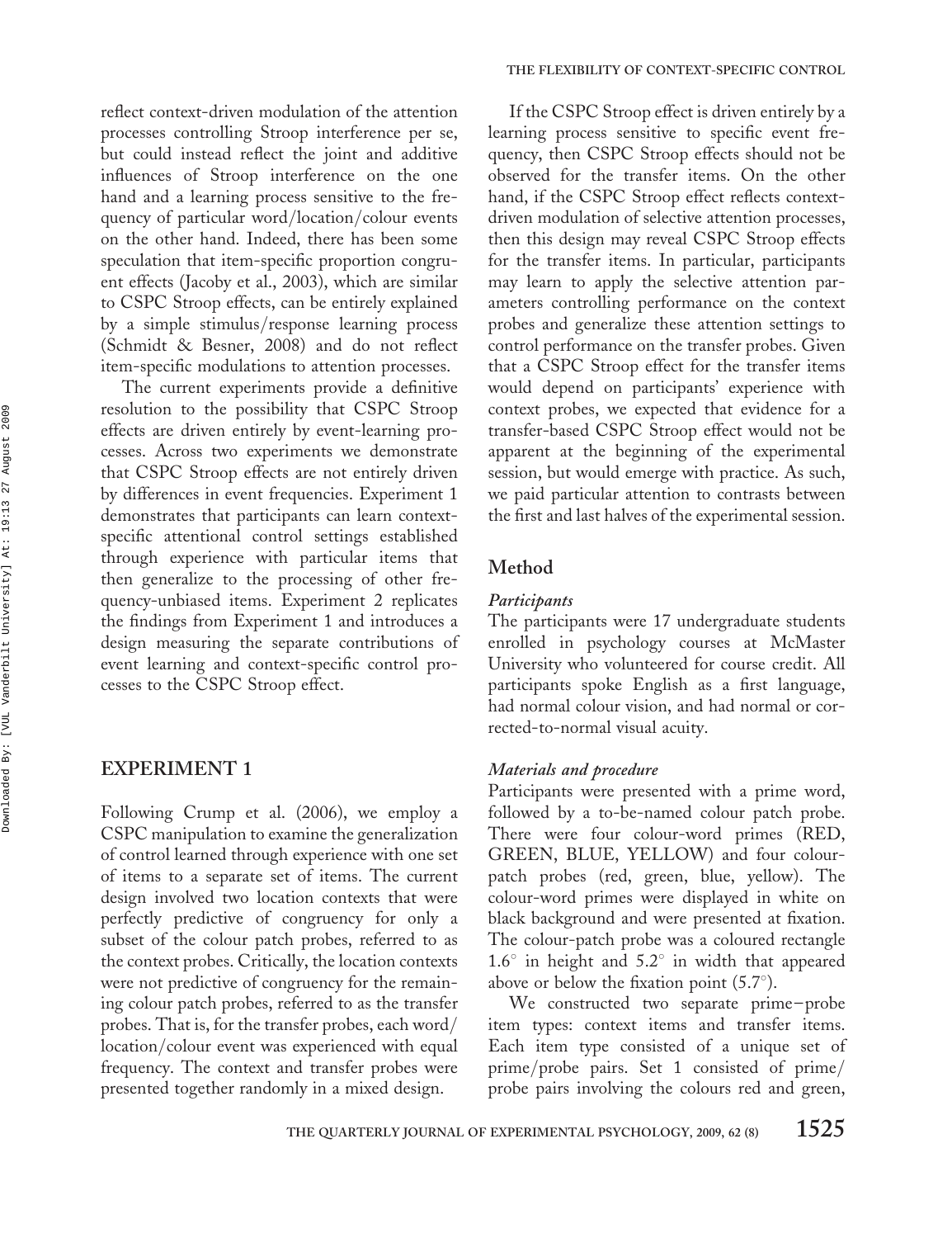while Set 2 consisted of prime/probe pairs involving the colours blue and yellow. We counterbalanced prime/probe sets for each item type across participants.

The critical context-specific proportion congruent manipulation was applied only to the context items. For example, in one counterbalancing condition, context items appearing above fixation were congruent 100% of the time, whereas context items appearing below fixation were incongruent 100% of the time. Importantly, location context was not predictive of congruency for the transfer items. Transfer items appearing in both the above fixation and below fixation contexts were congruent 50% of the time and incongruent 50% of the time. Context items and transfer items were presented equally frequently and mixed randomly across trials. In addition, the location context of an upcoming trial was varied randomly from trial to trial. Table 1 displays the frequency of each trial type for both context and transfer items appearing in both location contexts for a single block of trials. In total, participants completed 10 practice trials, followed by four blocks of 96 experimental trials.

The experiment was conducted on a PC with a 15" SVGA monitor using MEL experimental software (Schneider, 1988). Participants were seated approximately 57 cm from the computer monitor. At the beginning of each trial, participants were presented with a fixation cross displayed in white against a black background for 1,000 ms, followed by a blank interval of 250 ms. Next, a prime word was presented centrally for 100 ms, followed immediately by a colour-patch probe displayed above or below fixation. The probe remained on the screen until the participant made a vocal response. Vocal response latencies were recorded using a microphone, and a voiceactivated relay timed the response from the onset of the probe display. An experimenter coded each response as correct, incorrect, or spoil. A spoil was defined as a trial in which noise unrelated to the onset of the intended response triggered the voice-key.

#### Results and discussion

For all participants, reaction times (RTs) greater than 100 ms from correct trials for each condition

Table 1. Event frequencies for the context-specific proportion congruent manipulation applied to context and transfer items for one block of trials in Experiments 1 and 2

| Experiment     |                      |            |               | Colour       |              |                  |          |  |  |
|----------------|----------------------|------------|---------------|--------------|--------------|------------------|----------|--|--|
|                | Proportion congruent | Probe type | Word          | Red          | Green        | Blue             | Yellow   |  |  |
|                | High                 | Context    | <b>RED</b>    | 12           | $\theta$     | $\theta$         | $\Omega$ |  |  |
|                |                      |            | <b>GREEN</b>  | $\theta$     | 12           | 0                |          |  |  |
|                |                      | Transfer   | <b>BLUE</b>   | $\mathbf{0}$ | $\theta$     | 6                | 6        |  |  |
|                |                      |            | <b>YELLOW</b> | 0            | $\theta$     | 6                | 6        |  |  |
|                | Low                  | Context    | <b>RED</b>    | $\Omega$     | 12           | $\theta$         | 0        |  |  |
|                |                      |            | <b>GREEN</b>  | 12           | $\theta$     | $\left( \right)$ |          |  |  |
|                |                      | Transfer   | <b>BLUE</b>   | $\theta$     | 0            | 6                | 6        |  |  |
|                |                      |            | YELLOW        | $\mathbf{0}$ | $\mathbf{0}$ | 6                | 6        |  |  |
| $\overline{c}$ | High                 | Context    | <b>RED</b>    | 11           |              | 0                | 0        |  |  |
|                |                      |            | <b>GREEN</b>  | 1            | 11           | 0                |          |  |  |
|                |                      | Transfer   | <b>BLUE</b>   | $\mathbf{0}$ | $\Omega$     | 6                | 6        |  |  |
|                |                      |            | YELLOW        | $\mathbf{0}$ | $\theta$     | 6                | 6        |  |  |
|                | Low                  | Context    | <b>RED</b>    |              | 11           | $\theta$         | 0        |  |  |
|                |                      |            | <b>GREEN</b>  | 11           | $\mathbf{1}$ | 0                |          |  |  |
|                |                      | Transfer   | <b>BLUE</b>   | $\mathbf{0}$ | $\Omega$     | 6                | 6        |  |  |
|                |                      |            | YELLOW        | $\mathbf{0}$ | $\theta$     | 6                | 6        |  |  |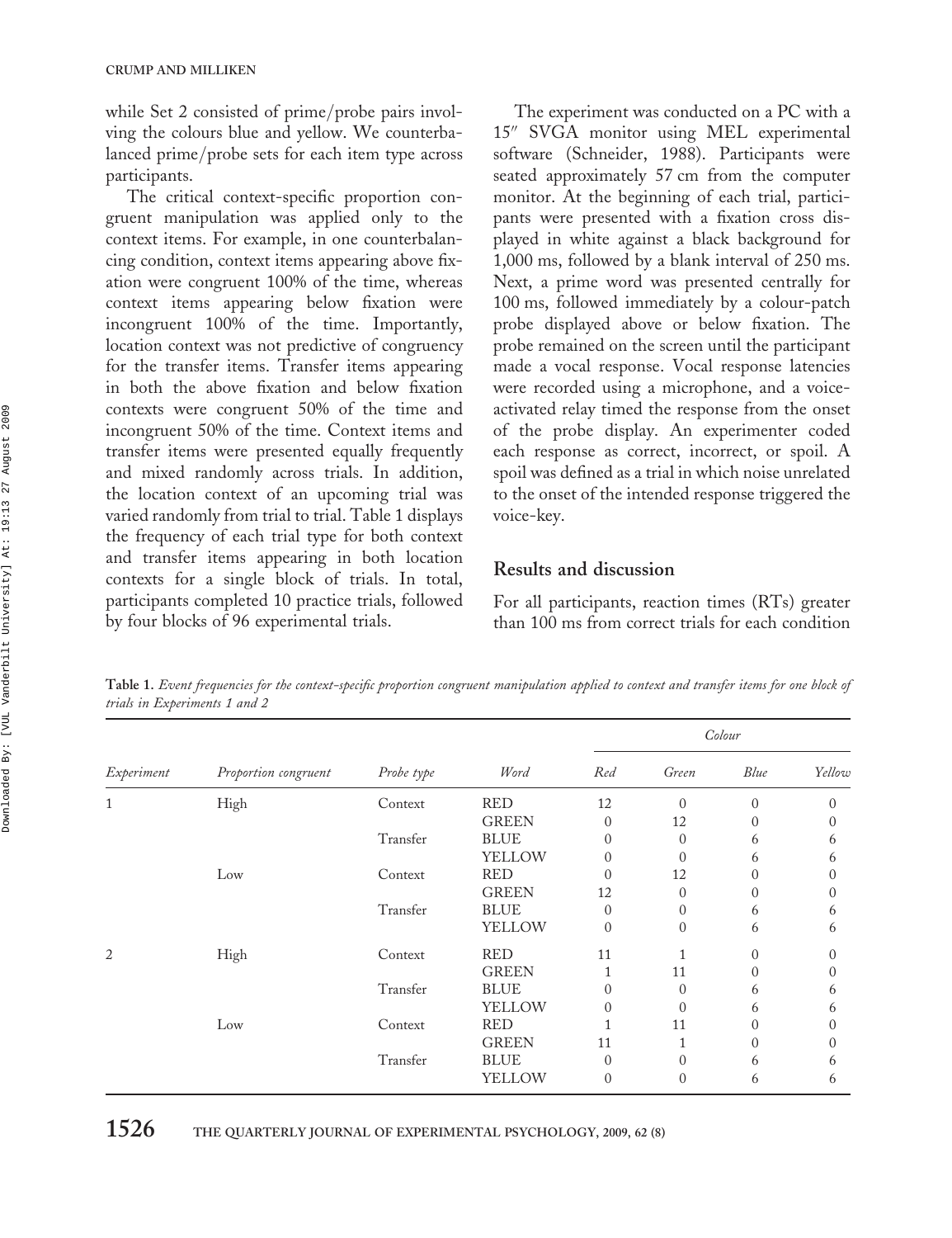were submitted to an outlier elimination procedure (Van Selst & Jolicoeur, 1994), which removed 2% of the observations across conditions. Mean RTs were then computed using the remaining observations. The results for the transfer probes were submitted to a 2 (learning phase: first half vs. last half) by 2 (proportion congruent: high vs. low) by 2 (congruency: congruent vs. incongruent) repeated measures analysis of variance (ANOVA). RTs and error rates for all conditions in the design, collapsed across participants, are displayed in Table 2. An alpha criterion of .05 was used for all statistical tests unless reported otherwise.

The critical three-wayinteraction between learning phase, proportion congruent, and congruency was significant,  $F(1, 16) = 8.91, MSE = 214.30,$  $\eta_p^2 = .36$ . To examine the three-way interaction further, we conducted simple effects analyses by examining the first-phase and second-phase data separately. In the first phase, the proportion congruent  $\times$  congruency interaction was not significant (CSPC effect =  $-7$  ms),  $F(1, 16) < 1$ , whereas in the second phase this interaction was significant (CSPC effect = 23 ms),  $F(1, 16) = 8.08$ ,  $MSE = 288.07$ ,  $\eta_p^2 = .34$ . This finding provides the first demonstration that CSPC Stroop effects are not entirely driven by a learning process sensitive to differences in event frequency. Instead during the last half of the experiment, Stroop effects for the frequency-unbiased transfer probes

were larger in the high-proportion-congruent location (85 ms) than in the low-proportioncongruent location (62 ms).

Of less theoretical importance was the significant main effect of congruency for the transfer probes,  $F(1, 16) = 65.66, \quad MSE = 2,509.87, \quad \eta_{p}^{2} = .80.$ Responses for congruent trials were faster (488 ms) than responses for incongruent trials (558 ms). Similarly, there was a main effect of congruency for the context probes, which were analysed separately,  $F(1, 16) = 52.26, \quad MSE = 1,656.63, \quad \eta_p^2 = .77.$ Responses for congruent trials were faster (493 ms) than responses for incongruent trials (564 ms). There was no main effect of block for either the context or transfer probes. A corresponding analysis of error rates revealed no significant effects, and the pattern of error rates did not contradict the pattern of RTs.

#### EXPERIMENT 2

The transfer-based CSPC Stroop effect in Experiment 1 provides the first demonstration that the CSPC Stroop effect is not entirely driven by a learning process that depends on specific event frequencies. At the same time, it is worth considering the extent to which event frequency contributes to the size of the CSPC Stroop effect. Experiment 2 was designed to

Table 2. Mean correct colour-naming response latencies, with standard errors and error rates, for Experiment 1

| Probe type | Half  | Proportion congruent | Congruency    |    |      |                 |    |      |            |           |             |    |
|------------|-------|----------------------|---------------|----|------|-----------------|----|------|------------|-----------|-------------|----|
|            |       |                      | Congruent (C) |    |      | Incongruent (I) |    |      | Stroop I-C |           | CSPC effect |    |
|            |       |                      | RT            | SE | ER   | RT              | SE | ER   | RT         | <b>SE</b> | RT          | SE |
| Transfer   | First | High                 | 488           | 13 | .005 | 551             | 20 | .005 | 63         | 11        |             |    |
|            |       | Low                  | 485           | 15 | .002 | 554             | 18 | .005 | 70         | 9         | $-7$        | 10 |
|            | Last  | High                 | 487           | 16 | .01  | 572             | 18 | .01  | 85         | 12        |             |    |
|            |       | Low                  | 494           | 15 | .005 | 556             | 17 | .01  | 62         | 11        | 23          | 8  |
| Context    | First | High                 | 488           | 15 | .001 |                 |    |      |            |           |             |    |
|            |       | Low                  |               |    |      | 559             | 16 | .01  | 71         | 10        |             |    |
|            | Last  | High                 | 497           | 16 | .002 |                 |    |      |            |           |             |    |
|            |       | Low                  |               |    |      | 568             | 18 | .01  | 71         | 13        |             |    |

*Note:* CSPC = context-specific proportion congruent;  $RT$  = response time;  $SE$  = standard error;  $ER$  = error rate. Response latencies in ms.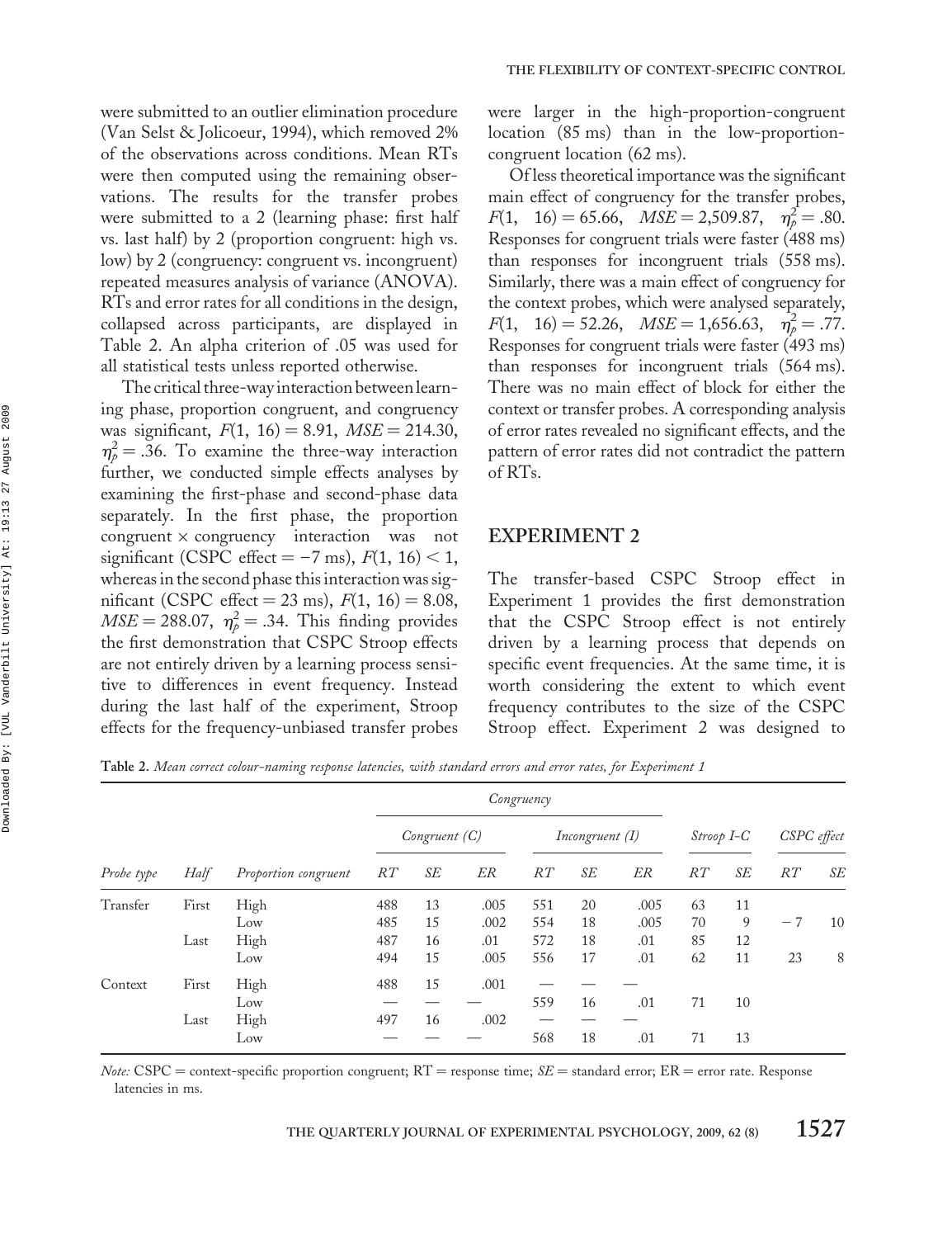measure the separate contributions of event learning and context-driven control to the size of the CSPC Stroop effect. The design was similar to that of Experiment 1 with the exception that the context probes were not 100% predictive of congruency. Instead, the high-proportion-congruent context included 92% congruent and 8% incongruent probes; similarly, the low-proportioncongruent context included 8% congruent and 92% incongruent probes. As with Experiment 1, congruent and incongruent transfer probes were presented with equal frequency in both location contexts. This design allowed a measure of the CSPC Stroop effect for both the frequencybiased context probes and the frequency-unbiased transfer probes. If the CSPC Stroop effect depends partly on event learning then we would expect larger CSPC Stroop effects for the biased context than for unbiased transfer probes.

#### Method

#### **Participants**

The participants were 30 undergraduate students enrolled in psychology courses at McMaster University who volunteered for course credit. All participants spoke English as a first language, had normal colour vision, and had normal or corrected-to-normal visual acuity.

#### Materials and procedure

Experiment 2 employed the same materials and procedure as those in Experiment 1. The critical difference was that the proportions of congruent and incongruent items were changed for the context items. For example, in one counterbalancing condition, context items appearing above fixation were 92% congruent and 8% incongruent, whereas context items appearing below fixation were 92% incongruent and 8% congruent. Table 1 displays the frequency of each trial type for both context and transfer items appearing in both location contexts for a single block of trials. All other aspects of the design were the same as those in Experiment 1.

#### Results and discussion

Mean RTs in each condition were submitted to the same outlier procedure as that employed in Experiment 1, resulting in the elimination of 2% of the observations. The results for the transfer and context probes were submitted to a 2 (probe: context vs. transfer) by 2 (learning phase: first half vs. last half) by 2 (proportion congruent: high vs. low) by 2 (congruency: congruent vs. incongruent) repeated measures ANOVA. RTs and error rates for all conditions in the design, collapsed across participants, are displayed in Table 3. The

Table 3. Mean correct colour-naming response latencies, with standard errors and error rates, for Experiment 2

| Probe type | Half  | Proportion congruent | Congruency      |    |                |                 |    |      |            |    |             |                |
|------------|-------|----------------------|-----------------|----|----------------|-----------------|----|------|------------|----|-------------|----------------|
|            |       |                      | Congruent $(C)$ |    |                | Incongruent (I) |    |      | Stroop I-C |    | CSPC effect |                |
|            |       |                      | RT              | SE | ER             | RT              | SE | ER   | RT         | SE | RT          | SE             |
| Transfer   | First | High                 | 483             | 13 | .003           | 561             | 14 | .012 | 78         | 7  |             |                |
|            |       | Low                  | 484             | 12 | .002           | 555             | 15 | .009 | 71         | 8  | 7           | 7              |
|            | Last  | High                 | 488             | 14 | .002           | 566             | 17 | .01  | 78         | 7  |             |                |
|            |       | Low                  | 499             | 14 | .004           | 557             | 16 | .01  | 58         | 6  | 20          | $\overline{7}$ |
| Context    | First | High                 | 483             | 13 | .003           | 563             | 18 | .002 | 80         | 11 |             |                |
|            |       | Low                  | 473             | 14 | $\overline{0}$ | 561             | 16 | .02  | 88         | 11 | $-8$        | 13             |
|            | Last  | High                 | 488             | 13 | .005           | 584             | 21 | .004 | 96         | 16 |             |                |
|            |       | Low                  | 502             | 16 | $\overline{0}$ | 554             | 15 | .02  | 52         | 9  | 44          | 14             |

Note: CSPC = context-specific proportion congruent;  $RT$  = response time;  $SE$  = standard error;  $ER$  = error rate. Response latencies in ms.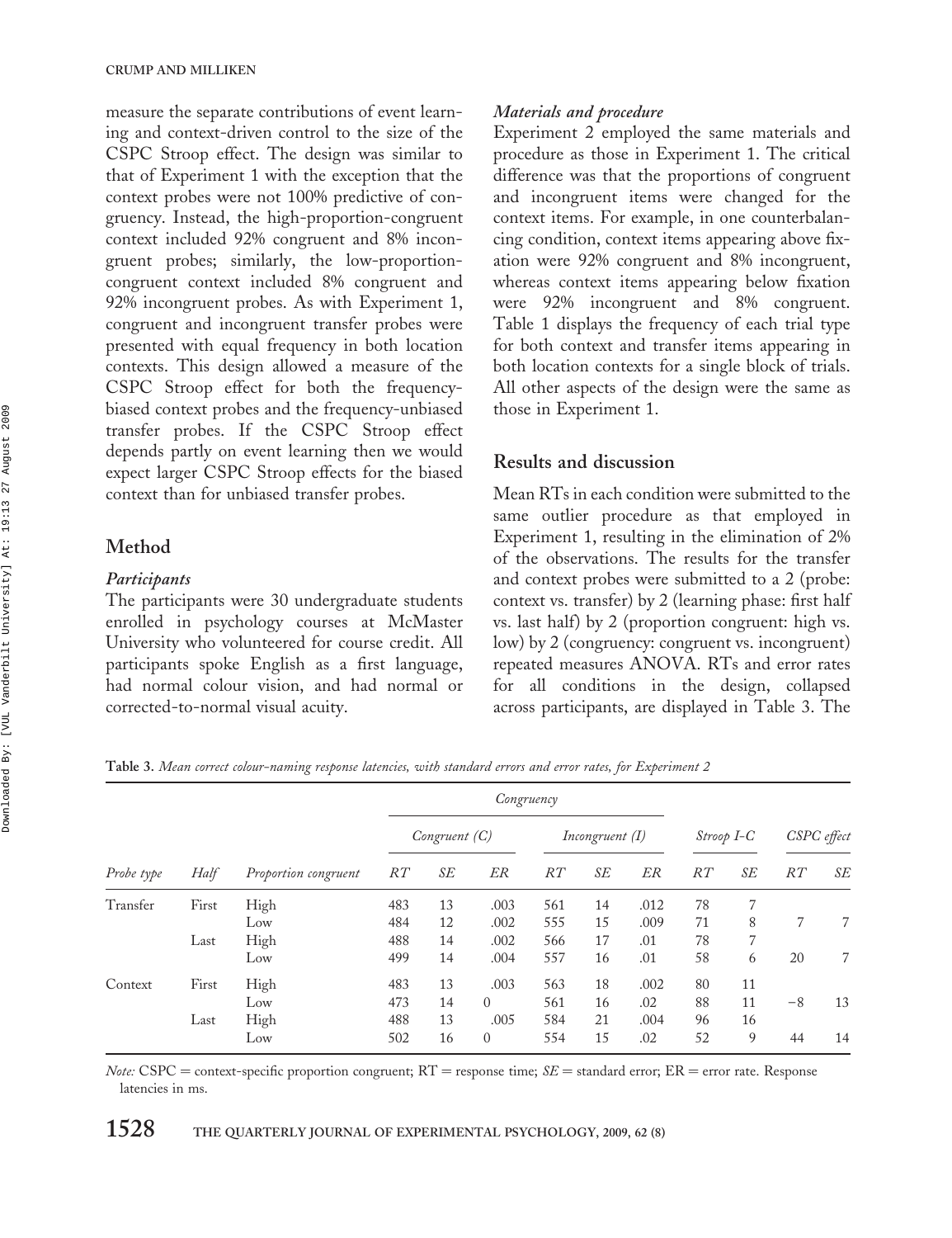proportion congruent by congruent interaction was significant,  $F(1, 29) = 7.46$ ,  $MSE = 952.45$ ,  $\eta_p^2 = .20$ , as was the three-way interaction between block, proportion congruent, and congruency,  $F(1, 29) = 9.92$ ,  $MSE = 811.18$ ,  $\overline{\eta}_p^2 = .25$ . No other higher order interactions were significant. The only significant main effect was that of congruency,  $F(1, 29) = 157.81$ ,  $MSE = 4{,}289.23,\eta_{\rho}^2 = .84.$  Responses to congruent probes were faster (488 ms) than responses to incongruent probes (563 ms). To compare the relative contributions of the context and transfer probes to the size of the CSPC effect we conducted ANOVAs of the type reported in Experiment 1.

Looking first at the context probes, the threeway interaction between learning phase, proportion congruent, and congruency was significant,  $F(1, 29) = 6.80, \; MSE = 1,551.26, \; \eta_p^2 = .19. \; To$ examine the three-way interaction further, we conducted simple effects analyses by examining the first phase and second phase data separately. In the first phase, the proportion congruent  $\times$  congruency interaction was not significant (CSPC effect  $=$  $-8$  ms),  $F(1, 29)$  < 1, but was significant in the last half of the experiment (CSPC effect  $=$  44 ms),  $F(1, 29) = 10.12, \quad \eta_{p}^{2} = .26.$  Following the pattern of CSPC effects for the transfer probes in Experiment 1, by the last half of the experiment Stroop effects for the frequency-biased context probes were larger in the high-proportioncongruent location (96 ms) than in the lowproportion-congruent location (52 ms). Of less theoretical importance was the main effect of congruency,  $F(1, 29) = 106.24$ ,  $MSE = 3,509.12$ ,  $\eta_p^2 = .79$ . Responses for congruent trials were faster (487 ms) than responses for incongruent trials (567 ms). Participants' overall error rate was less than .007. Errors were not submitted to further analysis.

Interestingly, for the transfer probes, the three-way interaction between learning phase, proportion congruent, and congruency was not significant,  $F(1, 29) = 1.61$ ,  $MSE = 362.25$ ,  $p < .22$ ,  $\eta_p^2 = .05$ . Instead, the two-way proportion congruent by congruency interaction was significant,  $F(1,$ 29) = 7.48,  $MSE = 349.08$ ,  $\eta_p^2 = .21$ . We do note that, consistent with Experiment 1, the transferbased CSPC Stroop effect was not significant in the first half (7 ms),  $F(1, 29) < 1$ , but was significant in the last half (19 ms),  $F(1, 29) = 8.20$ ,  $\eta_p^2 = .22$ . Thus, and most important, Experiment 2 replicates the finding that CSPC Stroop effects can be demonstrated for frequency-unbiased transfer probes. Of less theoretical importance was the main effect of congruency,  $F(1, 29) = 179.31$ ,  $MSE = 1{,}704.71, \, \eta_p^2 = .86.$  Responses for congruent trials were faster (489 ms) than responses for incongruent trials (560 ms). Participants' overall error rate was less than .007. Errors were not submitted to further analysis.

To evaluate the contribution of event learning to the size of the CSPC Stroop effect we compared the CSPC effect for the context probes (44 ms) in the last half to the CSPC effect for the transfer probes (19 ms) in the last half. A planned contrast of the difference between the CSPC effect for the context (44 ms) and transfer probes (19 ms) in the last half was significant according to a one-tail criterion,  $F(1, 29) = 3.13, \, p < .05,$  $\eta_p^2 = .10$ . Although this finding is somewhat preliminary and should therefore be viewed with caution, it appears that learning processes tied to specific events may contribute to the overall size of the CSPC Stroop.

#### GENERAL DISCUSSION

In two experiments we set out to examine whether the CSPC Stroop effect (Crump et al., 2006; Crump et al., 2008) is entirely driven by a learning process sensitive to differences in event frequency. Both Experiments 1 and 2 provide the novel demonstration that CSPC effects can be observed for frequency-unbiased items. This transfer-based CSPC Stroop effect provides an unambiguous demonstration of generalizable context-driven control over selective attention. To restate, our findings provide direct support for the view that CSPC effects reflect rapid, online, context-driven modulations to filtering operations carried out by selective attention.

Although CSPC effects cannot be explained entirely by an event-learning process, the CSPC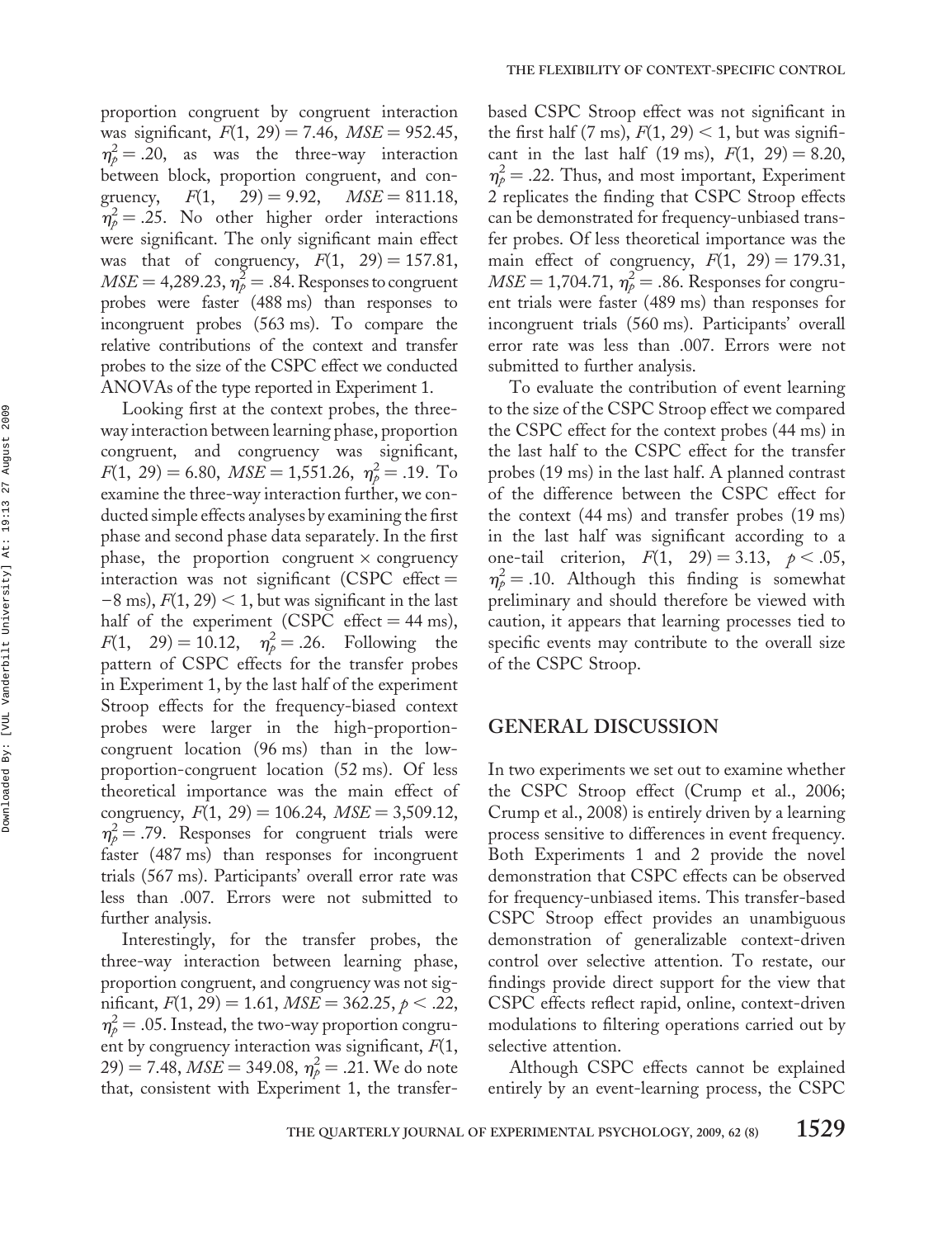effect was larger for the frequency-biased context probes than for the frequency-unbiased transfer probes. An important consideration for future research will be to determine whether the larger effect was in fact driven by an event-learning process, or whether the context probes were simply better cues for the contextual control process modulating the Stroop effect.

Our broad focus in this research programme is in understanding how people exert fast and flexible control during online performance situations. Our results suggest that context-driven control processes play an important role in imparting fast and flexible control over performance. In the domain of attention, context-driven influences on performance are commonly thought to be guided by episodic retrieval processes (e.g., negative priming, Neill, 1997; sequential effects, Hommel, Proctor, & Vu, 2004; visual search, Chun, 2000), which are assumed to be driven by highly specific uses of specific episodes (e.g., Logan, 1988).

Outside the domain of attention there are demonstrations that specific episodic information can generalize to improve identification (Palmeri, 1997) or categorization (Brooks & Vokey, 1991) performance for similar novel items. In these cases, the representational similarity between items in memory and novel items is assumed to support generalization effects. The overall similarity between the context and transfer probes employed in the present experiment is probably an important factor mediating the transfer-based CSPC Stroop effect. At the same time, we propose that our findings have additional implications that extend our understanding of how episodes are represented in memory and how memory and attention processes interact online to influence task performance.

To explain how people make general use of specific episodic knowledge we follow Kolers and Roediger (1984) and Jacoby & Brooks (1984) in assuming that memory representations for specific events include generalizable aspects of processing. We assume that contextual information in the task environment can become bound together, or associated with, selective attention parameters

controlling the filtering of incoming information in a context-specific fashion. For example, in a CSPC Stroop task, episodic representations for a particular Stroop trial could include a particular prime – probe pair and response, a contextual cue (e.g., probe location), and a set of selective attention weights employed to filter word and colour information on that trial. From our perspective, the generalizable aspects of the episodic representation are the selective attention weights bound up in the episodic experience for a given trial.

To clarify our perspective, episodic influences are commonly thought to involve the retrieval of particular stimulus/response episodes, which are assumed to produce highly specific influences on performance (Logan, 1988). In contrast, selective attention processes (e.g., Logan, 2002) are assumed to provide generalizable control over the weighting of different stimulus dimensions. We are proposing that context-driven control reflects some combination of both episodic and selective attention processes. In particular, we assume that the generalizable selective attention weights applied during a particular experience are represented as part of the episodic representation for that experience. In this way, when particular episodes are retrieved by cues in the environment, we assume that prior selective attention weights are also retrieved and are applied to current processing. In this way, contextual cues can provide fast and flexible control over performance. Contextdriven control is fast because it is mediated by episodic retrieval, which is assumed to be relatively automatic (Logan, 1988). Context-driven control is flexible because it involves context-triggered adjustments to selective attention processes, which are assumed to apply generally to the weighting of stimulus dimensions independently of specific items carrying those dimensions.

We suggested that attention processes may be embedded within episodic representations. An important topic for future research will be to clarify the online interaction between memory retrieval processes and selective attention processes. We are suggesting that memory retrieval processes can play an important role in the online updating of selective attention processes.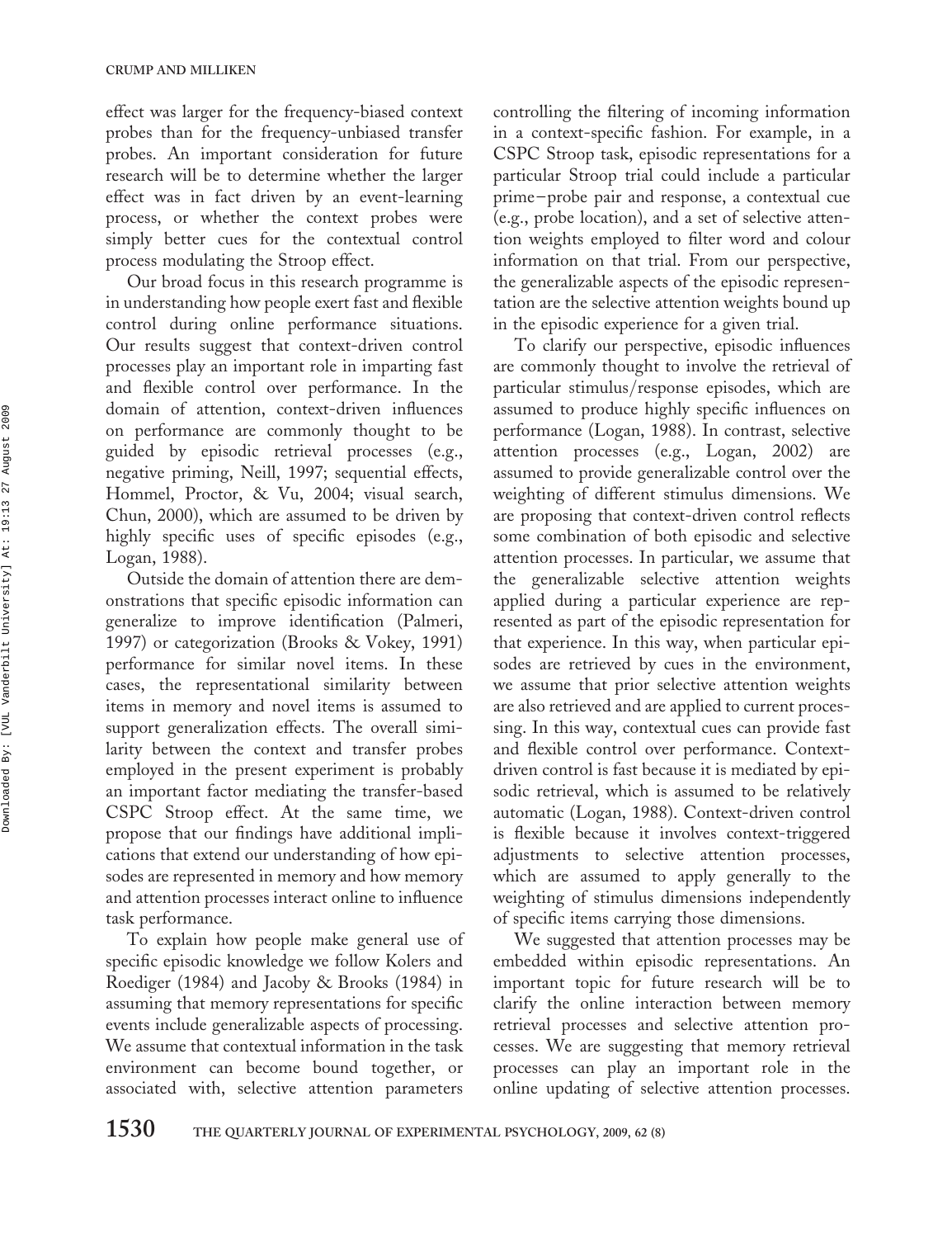One possibility is that online updating process could unfold across iterations of processing in which memory for particular experiences constrains perception. In other words, attention processes mediating event encoding may simultaneously mediate the retrieval of previous attention procedures that feedback and control the ongoing attention processes mediating event encoding. A current research aim is to develop a computational theory that brings together globalmemory models of performance with the notion of iterative resonance (Mewhort & Johns, 2005) to gain a formal understanding of how attention and memory processes interact to influence online performance.

The transfer-based CSPC Stroop effect provides a novel demonstration that CSPC effects can reflect context-driven modulations to attention processes. At the same time, our explanation of how context-specific processing can mediate online task performance also fits well with a growing range of recent findings (Egner, 2008), particularly in the task switching (Mayr & Bryck, 2007), Eriksen flanker (Wendt, Kluwe, & Vietze, 2008), visual search (Chun, 2000), and attentional cueing (Awh, Sgarlata, & Kliestik, 2005) paradigms. Taken together, all of these lines of research demonstrate that control over various aspects of selective attention can be outsourced to environmental or contextual cues associated with particular attentional demands.

> Original manuscript received 30 June 2008 Accepted revision received 9 January 2009 First published online 13 April 2009

#### REFERENCES

- Awh, E., Sgarlata, A. M., & Kliestik, J. (2005). Resolving visual interference during covert spatial orienting: Online attentional control through static records of prior visual experience. Journal of Experimental Psychology: General, 134, 192– 206.
- Brooks, L. R., & Vokey, J. R. (1991). Abstract analogies and abstracted grammars: Comments on Reber

(1989), and Mathews et al. (1989). Journal of Experimental Psychology: General, 120, 316– 323.

- Chun, M. M. (2000). Contextual cueing of visual attention. Trends in Cognitive Sciences, 4, 170-178.
- Crump, M. J., Gong, Z., & Milliken, B. (2006). The context-specific proportion congruent Stroop effect: Location as a contextual cue. Psychonomic Bulletin & Review, 13, 316– 321.
- Crump, M. J. C., Vaquero, J. M. R., & Milliken, B. M. (2008). Context-specific learning and control: The role of awareness, task-set, and relative salience. Consciousness & Cognition, 17, 22 – 36.
- Egner, T. (2008). Multiple conflict-driven control mechanisms in the human brain. Trends in Cognitive Sciences, 12, 374–380.
- Hommel, B., Proctor, R. W., & Vu, K. P. L. (2004). A feature integration account of sequential effects in the Simon task. Psychological Research, 68, 1-17.
- Jacoby, L. L., & Brooks, L. R. (1984). Nonanalytic cognition: Memory, perception, and concept formation. Psychology of Learning and Motivation,  $18, 1-47$ .
- Jacoby, L. L., Lindsay, D. S., & Hessels, S. (2003). Item-specific control of automatic processes: Stroop process dissociations. Psychonomic Bulletin & Review, 10, 638– 644.
- Kolers, P. A., & Roediger, H. L. (1984). Procedures of mind. Journal of Verbal Learning and Verbal Behaviour, 23, 289– 314.
- Logan, G. D. (1988). Toward an instance theory of automatization. Psychological Review, 95, 492-527.
- Logan, G. D. (2002). An instance theory of attention and memory. Psychological Review, 109, 376-409.
- Mayr, U., & Bryck, R. L. (2007). Outsourcing control to the environment: Effects of stimulus/response locations on task selection. Psychological Research, 71, 107–116.
- Mewhort, D. J. K., & Johns, E. E. (2005). Sharpening the echo: An iterative-resonance model for shortterm recognition memory. Memory, 13, 300-307.
- Neill, W. T. (1997). Episodic retrieval in negative priming and repetition priming. Journal of Experimental Psychology: Learning, Memory, and Cognition, 23, 1291–1305.
- Palmeri, T. J. (1997). Exemplar similarity and the development of automaticity. Journal of Experimental Psychology: Learning, Memory, and Cognition, 23, 324– 354.
- Schmidt, J. R., & Besner, D. (2008). The Stroop effect: Why proportion congruent has nothing to do with congruency and everything to do with contingency. Journal of Experimental Psychology: Learning, Memory, and Cognition, 34, 514-523.